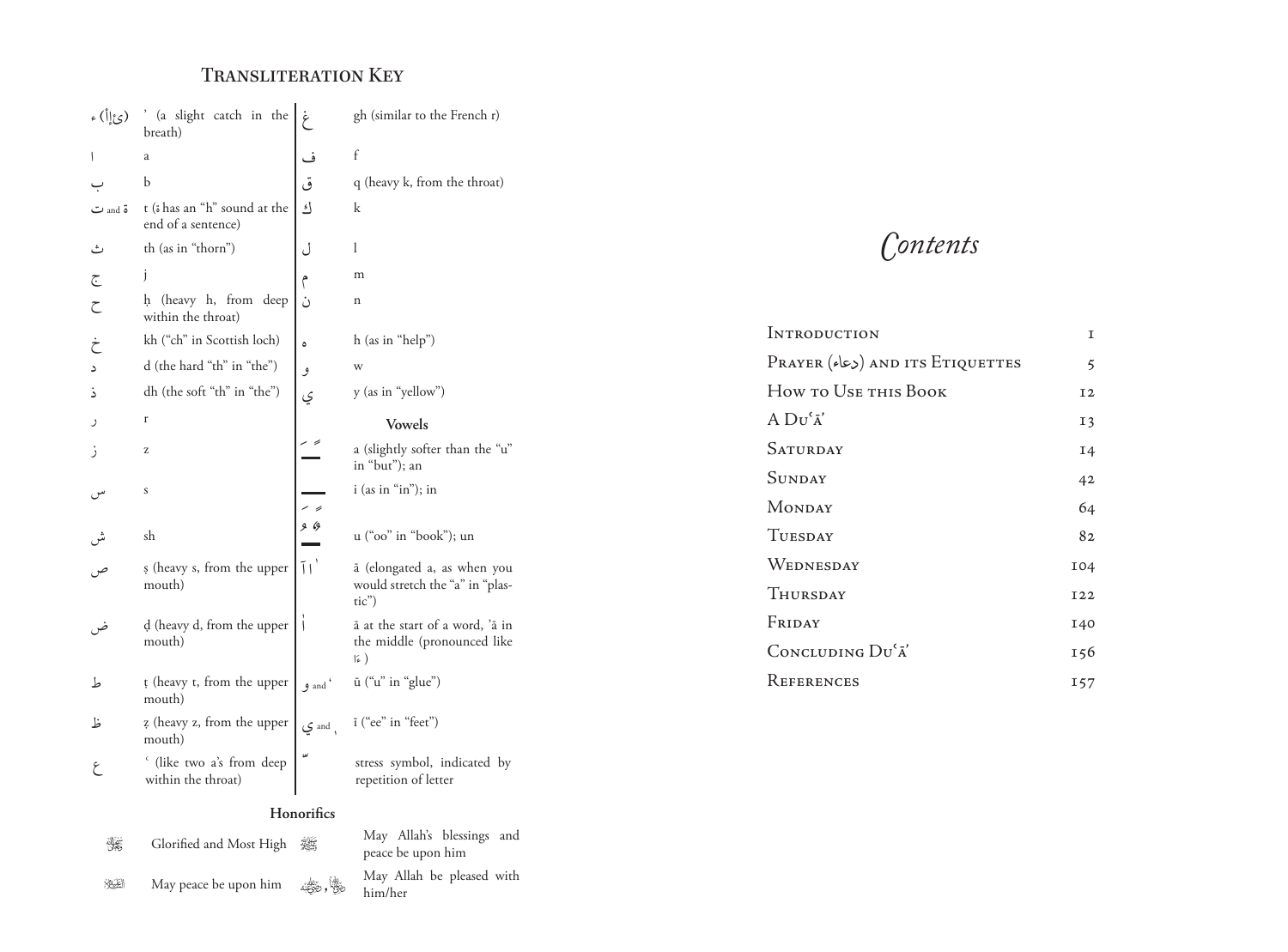

### **INTRODUCTION** *-*

ONCE PROPHET MUHAMMAD Se passed by a people who were suffering from some affliction. "Why don't they make  $du'\tilde{a}'$  (supplication) to Allah for protection," he said. With all the suffering and disasters Muslims are facing in various parts of the world, the question can be directed to all of us today.

It is not that we have forgotten du'a' completely; we refer to it regularly. But our ideas and practice regarding du<ā' have become distorted. Often it is reduced to the level of a ritual. Generally it is considered when all our efforts have failed—an act of last resort. It is belittled through actions and sometimes even with words. Is it any wonder that today mostly a mention of du'a' is meant to indicate the hopelessness of a situation.

What a tragedy, for du'a' is the most potent weapon of a believer. It can change fate, while no action of ours ever can. It is the essence of *ibādah* (worship). With it we can never fail; without it we can never succeed. In the proper scheme of things, du'a' should be the first and the last resort of the believer, with all his plans and actions coming in between. In every difficulty we ask Allah وسلم to show us the way to handle that difficulty; we seek His help in following the path He shows to us; we seek His aid in making our efforts successful. When we fall sick, we know that we cannot find the right doctor without His Will; that the best doctor may not be able to diagnose our condition without His Command; that the best treatment plan will not succeed without His Permission. We make du<ā' for all of these. We make du<ā' before we seek medical help, while we are receiving it, and after it has been delivered. The same is true of all other difficulties we may encounter.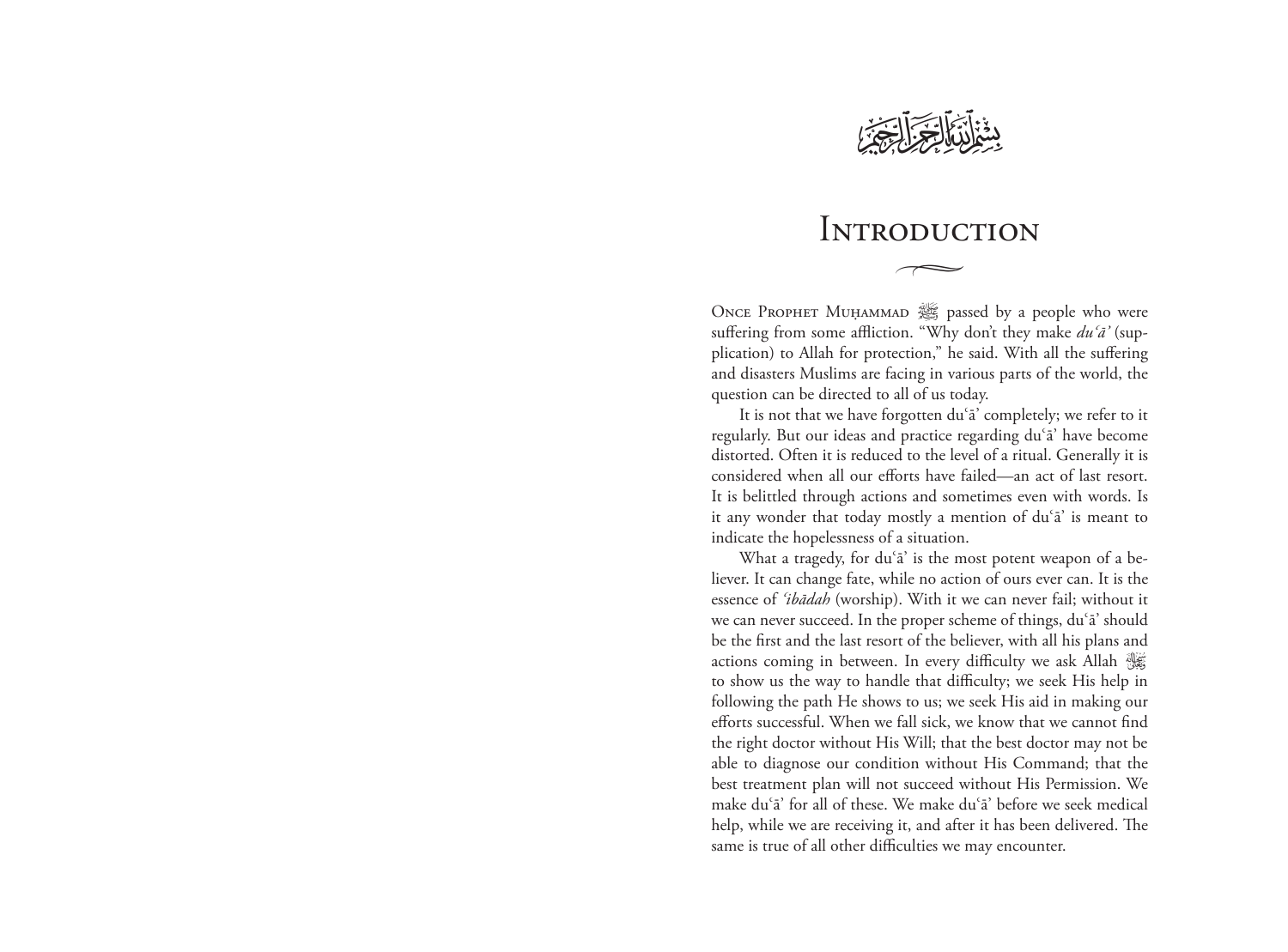Du'a' is conversation with Allah (5, our Creator, our Lord and Master, the All Knowing, the All Powerful. This act in itself is of extraordinary significance. It is the most uplifting, liberating, empowering, and transforming conversation a person can ever have. We turn to Him because we know that He alone can lift our sufferings and solve our problems. We feel relieved after describing our difficulties to our Creator. We feel empowered after having communicated with the All Mighty. We sense His mercy all around us after talking to the Most Merciful.

Allah  $\frac{1}{2}$  gave us life and everything we possess, without our having any right to it. It is His design and it is with a purpose. Our conditions of health and sickness, our affluence and poverty, our joys and sorrows, our apparent successes and failures, our gains and losses—all of them are just a test. "He created death and life that He may test you which of you is best in deed" (*Al-Mulk*, 67:2).

Our ultimate success or failure—in the Hereafter—will depend solely on how we acted in the different circumstances that He chose for us. Did we seek His help when we needed help, or were we too arrogant to ask? Did we accept His Will when things did not turn out our way? Did we show gratitude for His favors, or were we proud of our own achievements?

We pray to Him because only He can give. He is not answerable to any authority and everyone is answerable to Him. He has power over everything and none can overpower Him. His knowledge is infinite while ours is infinitesimal compared to His. He is the Lord; we are His slaves. He may grant our du'a's here; or He may reward us for them in the Hereafter; or He may give us something better than what we asked for.

We should make du'a' for all things big and small. It is the beginning of wisdom to realize that "big" and "small" are arbitrary labels that are totally irrelevant in this context. Nothing is too big for the One we are asking from; nothing is too small for the one who is asking. That is why we have been taught to ask Allah  $\mathbb{R}$ , even when we need something as small as shoelaces. We should ask as a beggar, as a destitute person, for that is what we in reality are in relationship to Allah وسلم. At the same time we should ask with great hope and conviction that we shall be granted our du'a's, for a

du<ā' lacking concentration and conviction is no du<ā' at all.

A praying person can never lose, for  $du^c\vec{a}$  is the highest form of submission to Him. "Prophet Mu4ammad صلى الله عليه وسلم was the best of mankind because he was the best in submission to Allah," says Mawlānā Manzūr Nu'mānī. "Anyone who studies his supplications cannot but be awestruck by the perfect understanding of our relationship to the Creator reflected by them." For this ummah, his du<ā's are one of his greatest spiritual gifts.

Quite naturally many scholars have collected them into separate books. Among these was *Al-Hisn al-Hasin* (The Impregnable Fortress) by Muhammad ibn Muhammad al-Jazrī ( $751 - 833$  AH), a well-known authority in Qur'ānic recitation, Hadīth, and Fiqh. The book was written in Dhul-Hijjah 791 AH when an invading army had sieged Damascus. After a few days of reciting these du'a's by the compiler, the army suddenly left the helpless and frightened city. That event gave the book its popularity as a collection of du<ā's to be read for protection against calamities. It was divided into seven parts, one for each day of the week, to facilitate that reading.

Subsequently *Al-Hizb al-A'zam* (The Great Prayer Book) was organized for a daily reading by its compiler Mullā <Alī al-Qārī (d. ). This has the advantage that these du<ā's can become a part of our daily schedule. One may find that the best part of his day is the one dedicated to these du'a's. Additionally after some time one may find that he has memorized a large number of these du<ā's without any special effort. He may then find himself saying these du'a's at other occasions also, for which they are particularly suited.

*The Accepted Whispers* is a translation of *Munājāt-e-Maqbūl*, which was patterned after and drew from *Al-Hizb*. It was compiled by Mawlānā Ashraf 'Alī Thānawī as *Qurubāt 'IndAllāhi wa Şalawāt ar-Rasūl* (Prayers that Bring One Close to Allah and the Invocations of the Messenger) and translated into Urdu poetry and prose by his associates. The translation was given the title "Munājāt-e-Maqbūl." Like his *Bihishtī Zewar* (Heavenly Ornaments), *Munājāt-e-Maqbūl* has been very popular in the countries of the Indian subcontinent, where it has become a household name.

This book provides the Arabic text with references, translitera-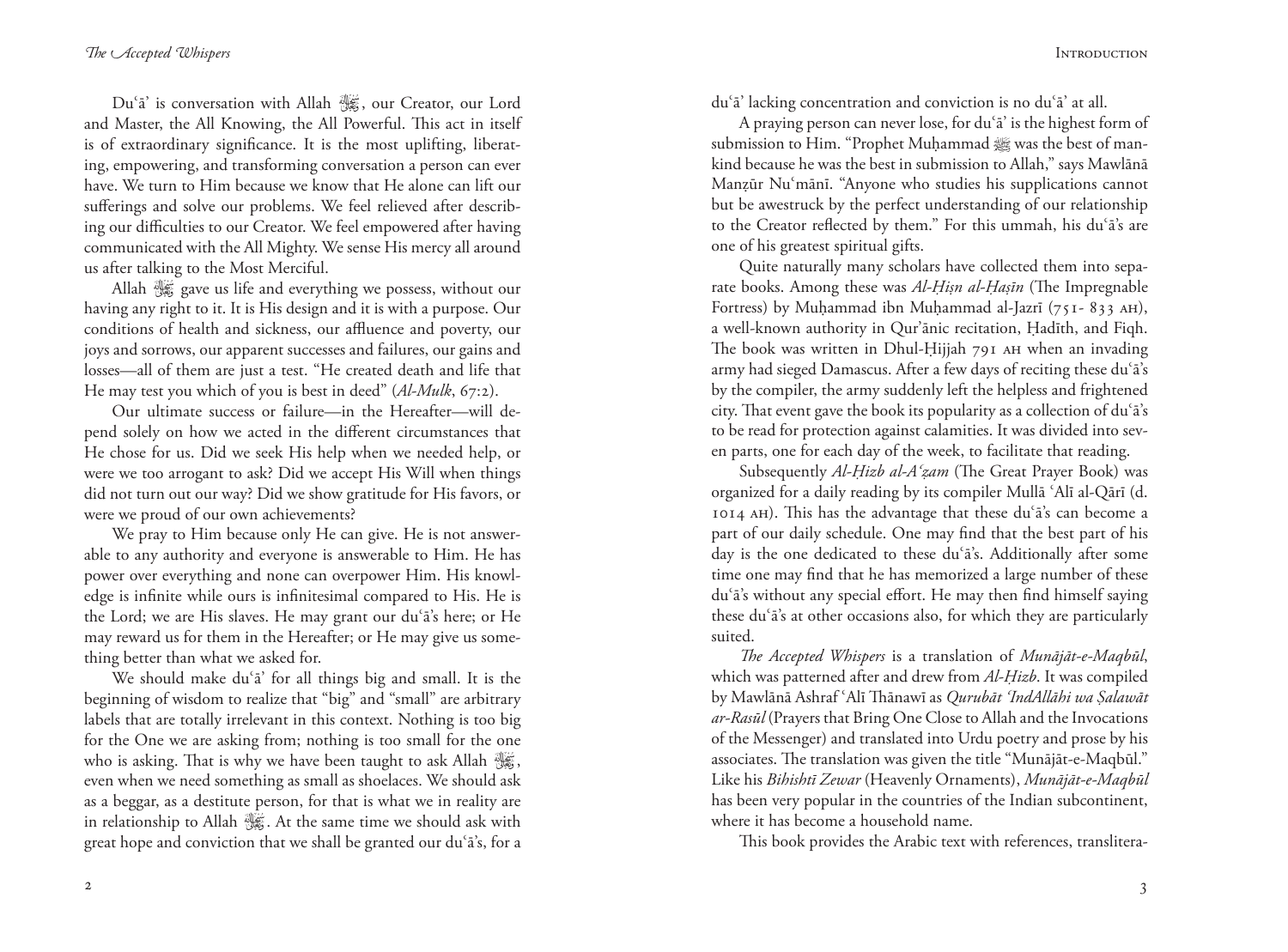tion, translation, and commentary. The commentary aims at providing explanation as well as special merits or historic background of the du<ā'. This should help enhance our understanding of the meaning and significance of the du'a's thereby enabling us to derive much greater benefit from them.

In preparing this book, the Arabic text of published editions of *Munājāt* was compared with the books of Hadīth and changes were made wherever deemed necessary. Also, existing editions of *Munājāt* contained many typographical errors. These have been fixed. Detailed references to the source texts have also been provided. The transliteration was produced directly from the Arabic text using proprietary software.

My children have played a major role in producing this book. My daughters Areeba and Sumayya typed the Arabic text. Sohaib helped with its proofreading. Muneeb checked the original Arabic sources and produced copious notes with attention to detail. He also wrote the transliteration software. He was also responsible for the page layout and production of the camera-ready copy. And as always my wife provided the inspiration, encouragement, and support without which this work would not have been possible. I request the readers to kindly remember me, my family, and everyone who helped in the publication of this book in their du'a's.

We need du'a's in all circumstances and all times. But in the dark ages that we are living in today, we need them even more. Every day brings fresh news about atrocities committed against our brothers and sisters around the world. What can we do? We can continue to just feel frustrated and depressed. We can just forget all this and move on to some other subject. Or we can stand up before Allah  $\frac{200}{1000}$  and pray for His help, Who alone can help.

The du'a' can change our life, our outlook, and our fate. It is the most potent weapon of a believer. May Allah  $\frac{1}{2}$  make this book an instrument of delivering that power to us.

Khalid Baig

#### 16 Rajab 1426/21 August 2005

## PRAYER (دعاء) AND ITS ETIQUETTES *-*

THE OUR<sup>'</sup>AN AND HADITH LITERATURE tell us about the extraordinary importance of praying to Allah وسلم for all our needs. They also teach us its proper etiquettes. This is a brief selection.

**SIGNIFICANCE** 

<sup>ô</sup>tã <sup>t</sup>βρç-<sup>É</sup>9õ3tGó¡o" <sup>š</sup>Ï%©!\$# ¨βÎ) <sup>4</sup> <sup>ö</sup>/ä3s<sup>9</sup> <sup>ó</sup>=ÉftGó™r& <sup>þ</sup>'ÎΤθãã÷Š\$# <sup>ã</sup>Νà6<sup>š</sup> /u' <sup>t</sup>Α\$s%u<sup>ρ</sup> ∩∉⊃∪ <sup>š</sup>ÌÅz#yŠ <sup>t</sup>Λ©yγy\_ <sup>t</sup>βθè=äzô‰u‹y™ 'ÎAyŠ\$t6Ïã And your Lord says: Call on Me; I will answer your (Prayer): but those

who are too arrogant to serve Me shall soon enter Hell—in humiliation.  $(Gh\bar{a}fr, 40:60)$ 

This verse uses the words du'a' and 'ibādah interchangeably, thereby affirming that du<ā' (supplication) is an act of worship.

# وَإِذَا سَأَلَكَ عِبَادِي عَنِّي فَإِنِّي قَرِيبٌ أَجِيبُ دَعْوَةَ ٱلدَّاعِ إِذَا دَعَانِ<br>-فَلْيَسْتَجِيبُواْ لِي وَلْيُؤْمِنُواْ بِي لَعَلَّهُمْ يَرْشُدُونَ\_ (ﷺ

And when My servants ask you concerning Me, surely I am very near; I answer the prayer of the suppliant when he calls on Me, so they should answer My call and believe in Me in order that they may be led aright.  $(Al$ -*Baqarah*, 2:186)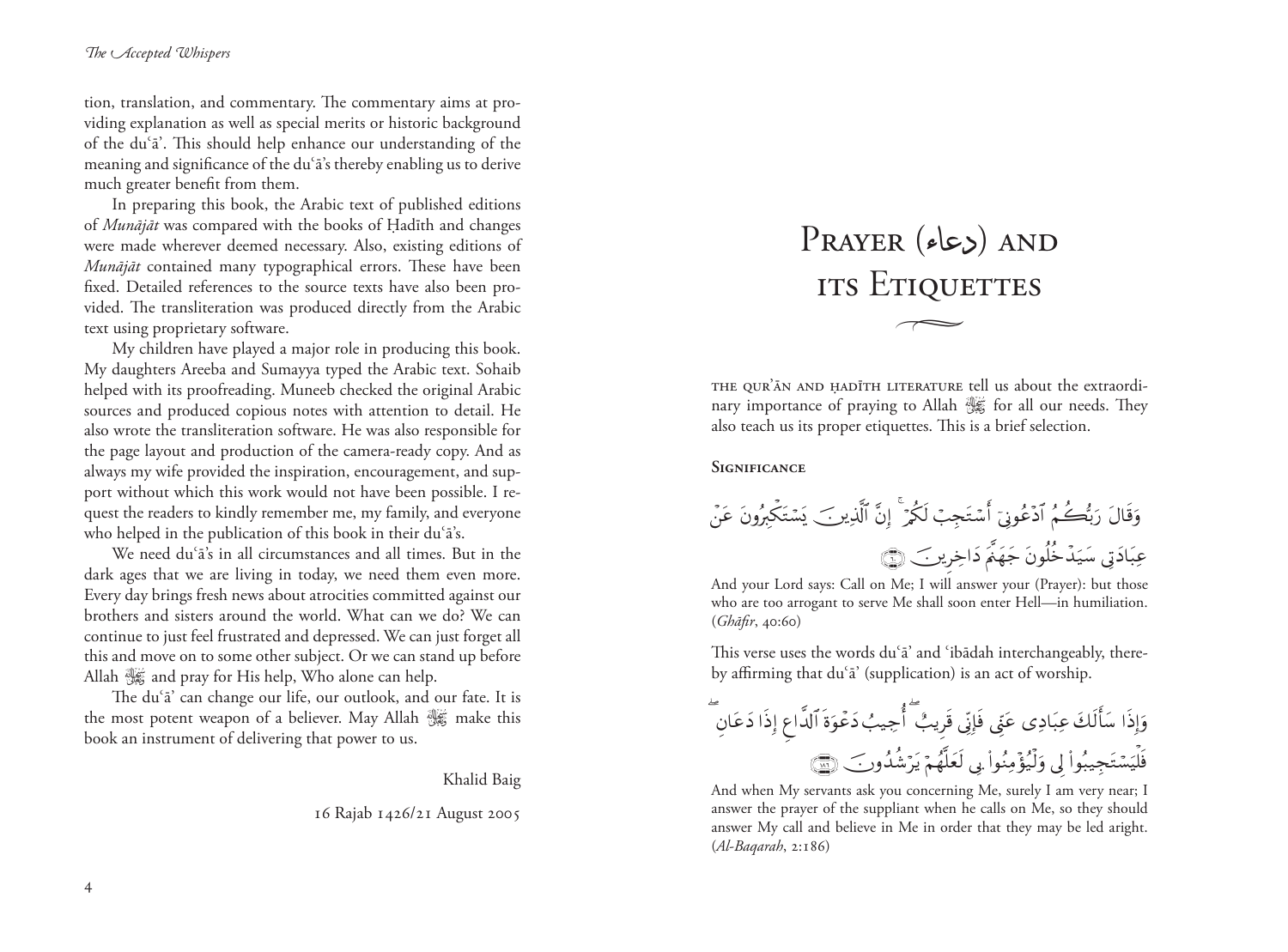### How to Use this Book *-*

This book is for daily reading. It is best to set aside a fixed time for this purpose.

It is recommended that one reads the translation and commentary at least once in the beginning to understand the meaning and significance of the du'a'. This is essential if we want to really make a du'a' instead of merely reciting it. Afterwards the translation and commentary may be browsed from time to time as needed.

The daily reading should be of the Arabic du'a's, which have been displayed in a separate box so they can be read without interruption from the translation and commentary. The du'a' on the following page can be read everyday or occasionally, at the preference of the reader, before the du'a's for that day.

Transliteration has been provided for those who cannot read Arabic. However, it is strongly recommended that they do make it a goal to learn to read Arabic and use the transliteration only as an interim measure. The transliteration is provided below the corresponding Arabic text so the process of learning how to read Arabic will be facilitated.

 $\implies$ 

### $A$   $D\overline{U}$  $\overline{A}$ ' COMPOSED BY MAWLĀNĀ ASHRAF 'ALĪ THĀNAWĪ *-*

 $\overline{\phantom{a}}$ نَحْمَدُكَ يَاخَيْرَ مَأْمُولٍ، وَأَكْرَمَ مَسْؤُلٍ، عَلىٰ مَا عَلَّمْتَنَامِنَ الْمُنَاجَاتِ j َّ الْمَقْبُوْلِ، مِنْ قُرْبَاتٍ عِنْدَ اللهِ وَصَلَوَاتِ الرَّسُوْلِ. فَصَلِّ عَلَيْهِ مَا j اخْتَلَفَ الدَّبُوْرُ وَالْقَبُوْلُ، وَانْشَعَبَتِ الْفُرُوْعُ مِنَ الْأُصُوْلِ. ثُمَّ " ֦ نَسْأَلُكَ بِهَا سَنَقُوْلُ. وَمِنَّا السُّؤَالُ وَمِنْكَ الْقُبُوْلُ. ֦ׅ֘֒

Nahmaduka yā Khayra ma'mūl(in), wa Akrama mas'ul(in), 'alā mā 'allamtanā minal-munājātil-maqbūl(i), min qurubātin 'indAllāhi wa șalawātir-Rasūl(i). Fa șalli 'alayhi makh-talafad-dabūru walqabūl(u), wan-shaʿabatil-furūʿu minal-'usūl(i). Thumma nas'aluka bimā sanaqūl(u). Wa minnas-su'ālu wa minkal-qubūl(u).

*We praise You, O the Best of those in Whom hopes can be placed and the Most Generous of those who can be beseeched, for teaching us the Accepted Whispers. Taken from the book Qurubāt IndAllāhi wa Ṣalawāt ar-Rasūl (Prayers that Bring One Close to Allah and the Invocations of the Messenger). Bless him (the Messenger* صلى الله عليه وسلم *(as long as the westerly and easterly winds blow and branches continue to grow from the roots (i.e. until the Day of Judgment*). We beg You in the words that follow (in the rest of the *book). To ask is our duty and to accept is up to You.*

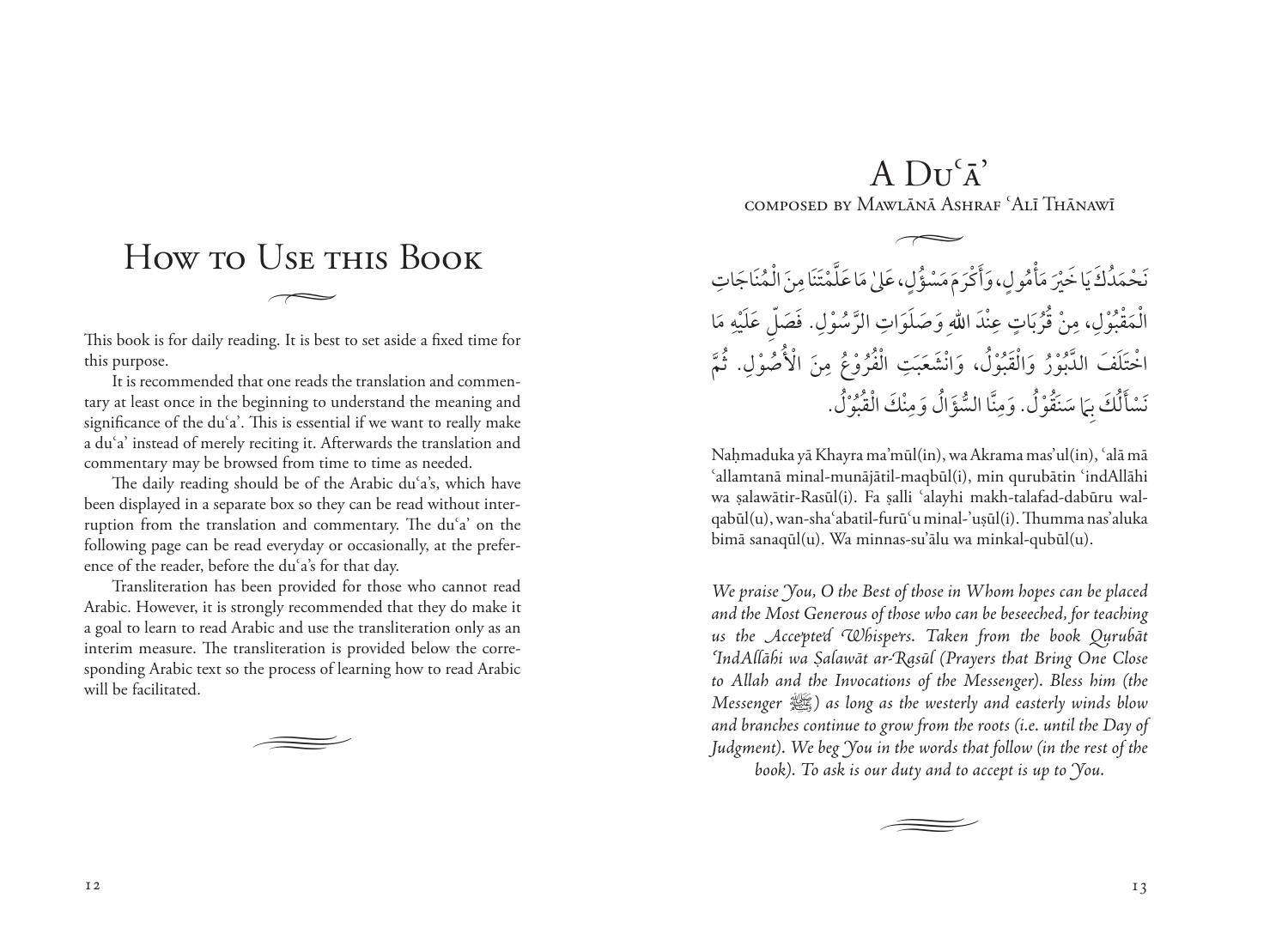### **SATURDAY**

In the Name of Allah, the Most Compassionate, the Most Merciful  $\overline{\phantom{0}}$ 

*() Our Lord, give unto us in this world that which is good and in the Hereafter that which is good, and protect us from the punishment of Fire.*

*() Our Lord, pour out patience on us, plant firmly our feet, and give us victory over the disbelieving people.*

#### $\left( \mathbf{I} \right)$  [Al-Baqarah, 2:201]

This is a very well-known du'a'. If a Muslim knows any du'a's in Arabic, it is very probable that this is one of them. However, its message and significance escape many.

It is a unique feature of Islam that it strikes a perfect balance everywhere, including between this world and the Hereafter. This world is important as is the Hereafter; we will reap there what we sow here. We pray for both, and mention them in their natural chronological order. But what we are seeking—and here is the crucial difference—are not the goods of this world, but the good. Here and in the Hereafter. *Hasanah* denotes every conceivable form of good: health, livelihood, fulfillment of genuine needs (not wants), good morals, virtuous deeds, beneficial knowledge, honor and prestige, strength of faith, and sincerity in worship. Actually, everything in this world is good that will lead, directly or indirectly, to the good in the Hereafter. A Muslim informed by this du'a' will neither focus entirely on this world, seeking exclusively the comforts here, nor will he declare that he has nothing to do with it.

Prophet Mu4ammad صلى الله عليه وسلم once visited a man who had been debilitated by sickness and asked him whether he had been making any supplication. He had. It was, "O Allah, whatever punishment you are going to give me in the Hereafter, give it to me here." Prophet Muhammad  $\frac{1}{2}$  asked him why he had not made this du<ā' instead. He did and was cured.

The Prophet صلى الله عليه وسلم used to make this du<ā' very often ( *a ī al-Bukhārī*). He used to recite this du'a' between the Rukn-e-Yamāni and the Black Stone while making tawāf (circumambulation of the  $\rightarrow$ 



**.** Rabbanā ātinā fid-dunyā 4asanatan wa fil-ākhirati 4asanatan wa qinā 'adhāban-nār.

2. Rabbanā afrigh 'alaynā şabran wa thabbit aqdāmanā wan-şurnā <alal-qawmil-kāfirīn.

Ka'bah) (*Sunan Abū Dāwūd*). Whenever he shook hands with a person he did not leave his hand without making this du<ā' (*Ibn as-Sunnī*). Imām Nawawī recommends this du'ā' at the time of great difficulties or when facing major issues. It is also recommended after praying Şalāt-ul-Ḥājah (a special salāt at the time of need).

#### $(2)$  [*Al-Bagarah*, 2:250]

This was the du'a' of the Children of Israel fighting under the leadership of King Țalūt (Saul) against the Philistines who were fighting under Jalūt (Goliath). The Children of Israel were the Muslims of the time. Allah وسلم accepted this du<ā' and gave them victory over Jalūt as Sayyidnā Dāwūd (David) slew him.

The trials and tribulations of this life constantly require *abr*, which implies more than just patience. It implies patience in the face of hardships, steadfastness to refrain from evil in the face of temptations, and determination in overcoming obstacles to doing good. Thus overcoming laziness in offering daily salāts is part of 5abr, as is remaining firm in the face of peer pressure. Of course perseverance in the face of oppression is a big part of it.

This du'a' reminds us that *sabr* is the key to victory. *Sabr* that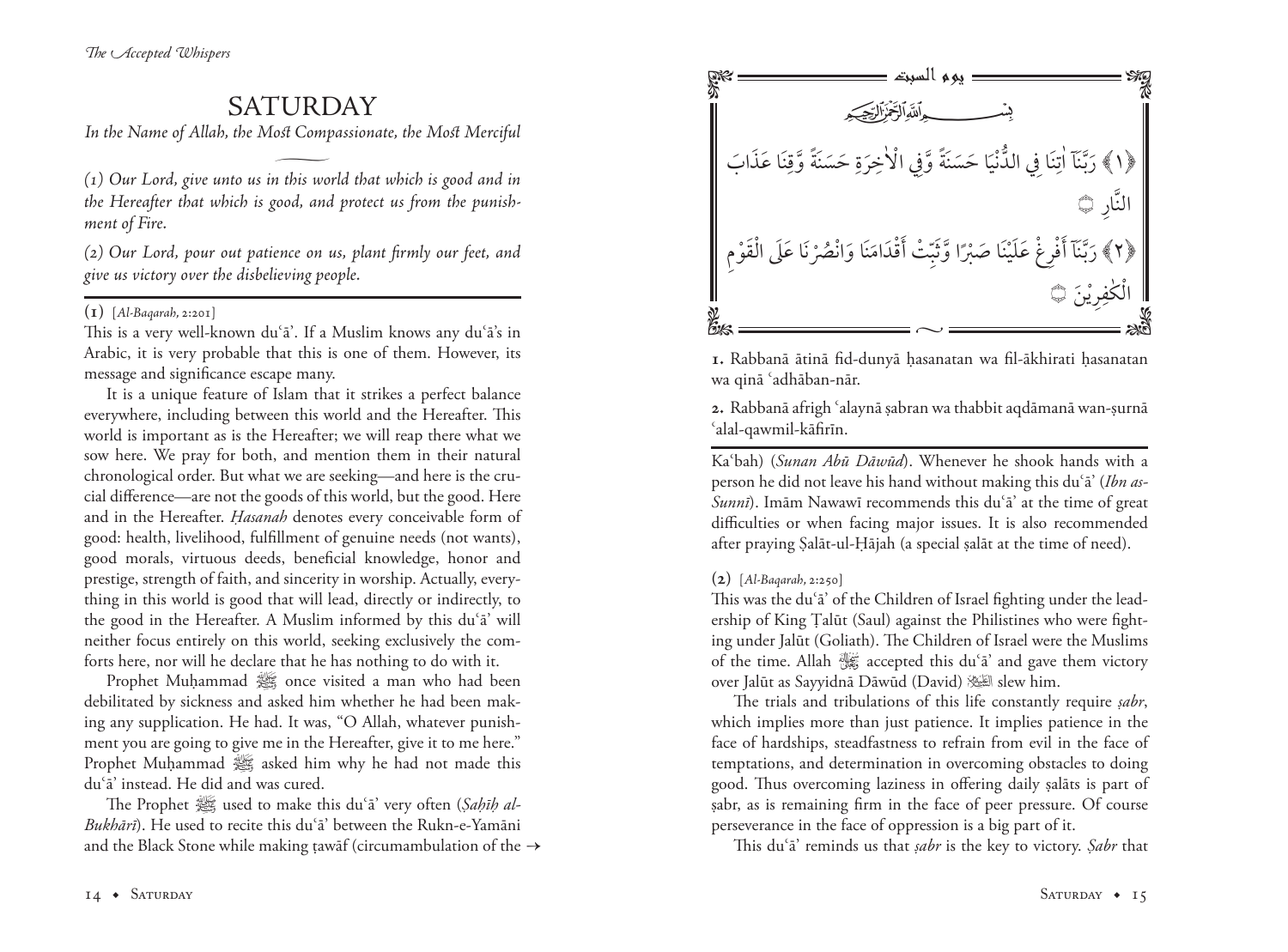*() Our Lord, do not take us to task if we forget or make a mistake. Our Lord, do not place such a burden on us as You had placed on those before us. Our Lord, burden us not with that which we have not the strength to bear. Pardon us, grant us forgiveness, and have mercy on us. You are our Protector so help us to victory over the disbelieving people.*

*() Our Lord, do not let our hearts falter after You have guided us, and grant us mercy from Your presence. Surely You are the most generous Grantor.*

*() Our Lord, surely we have believed, so forgive us our sins and shield us from the punishment of the Fire.*

emanates from a strong heart and trust in Allah  $\frac{1000}{1000}$  leads to firmness of the feet which in turn leads to victory. But for each step on this path to victory, we need Allah's help. Hence the du<ā'.

#### $(3)$  [*Al-Bagarah*, 2:286]

There are several a4ādith in *Musnad A mad*, *Sunan ad-Dārimī*, and *Mustadrak Hākim* that inform us about the extraordinary importance of the last two verses of Sūrah *Al-Baqarah*, which contain this du'a'. They were given to Prophet Muhammad  $\frac{d}{dx}$  out of His grace, during Ascension (*mi'raj*) out of the special treasure underneath the *Arsh* (Divine Throne) and they were not given to any previous prophet.

We say this du'a' out of deep gratitude, for this ummah was relieved of the stringent burdens placed on the Israelites, as is obvious to anyone who compares Islamic Sharī'ah with Jewish Laws.

Sayyidnā 'Umar a and Sayyidnā 'Alī a sayid they thought that anybody who had any sense would never go to bed without having recited these verses.

#### $(4)$  [ $\bar{A}l$ -*i*-*Imrān*, 3:8]

As the previous verse of this sūrah states, this is the du'a' of those who are firmly grounded in knowledge. They never become complacent with their *īman* (faith), being fully aware that one's īman is one's most precious treasure and needs to be carefully guarded.  $\rightarrow$ 

V يو لسبت Z 4نآ 4ل علي 4م ن ا لا تح َّ § ب نا 4 4نآ - 4 - 4خ طأ ي نس َّ 4 4ذنآ ن ا لا" تؤخ َّ ٣£¡ ب ا لا ط اقة 4لنا م ن ا لا " تح /م َّ § ب نا 4ل 4ن قب 4 ن م ي لذ َّ ت ٗه عE W4ل x 4 © ك &ن ا ف 4ان " 4ن ا عE 4ولª § 4-ن ت م 4 لن ا 4 4Wنا ر َّ ا 4 غف - 4 ع "ف عن ه لنا ب 4 ن ¤ ي ر 4لق4و 4 ل &كف § ل"د4ن ك 4Wة َّ 4ن تن ا ه 4ب لنا م 4 4 هدي 4عد نا ب 4 " ق"ل4وب ن ا لا" تز َّ ٤£¡ ب ه " ا ¤ َّ ن ك 4-ن ت 4 لو َّ ¤ ا ن ا عذ لنَّ ن ا ق 4 لن " ا "ن 4وب ر َّ ا ف 4اغف ن نن &آ م َّ نآ َّ ٥£¡ ب ÷ -º

3. Rabbanā lā tu'ākhidhnā in nasīnā aw akhta'nā. Rabbanā wa lā tahmil 'alaynā işran kamā hamaltahū 'alal-ladhīna min qablinā. Rabbanā wa lā tuḥammilnā mā lā ṭāqata lanā bih(ī), wa fu 'annā wagh-fir lanā war-hamnā. Anta mawlānā fan-șurnā 'alal-qawmilkāfirīn.

**.** Rabbanā lā tuzigh qulūbanā ba<da idh hadaytanā wa hab lanā min ladunka rahma(tan). Innaka antal-wahhāb.

**.** Rabbanā innanā āmannā fagh-fir lanā dhunūbanā wa qinā 'adhāban-nār.

Further, we cannot guarantee its protection; we must turn to Allah وسلم to seek His help in doing so.

Needless to say, it is unimaginable that anyone consciously making this du'a' will knowingly engage in such enterprises as may pose danger to his īman.

#### $(5)$  [ $\bar{A}l$ -*i*-'Imrān, 3:16]

The verses before and after the one containing this du'a' characterize the people making this du'a' as the ones who fear Allah; are patient, truthful, devout, and charitable; and who seek forgiveness in the pre-dawn hours. Yet by invoking solely their īman here as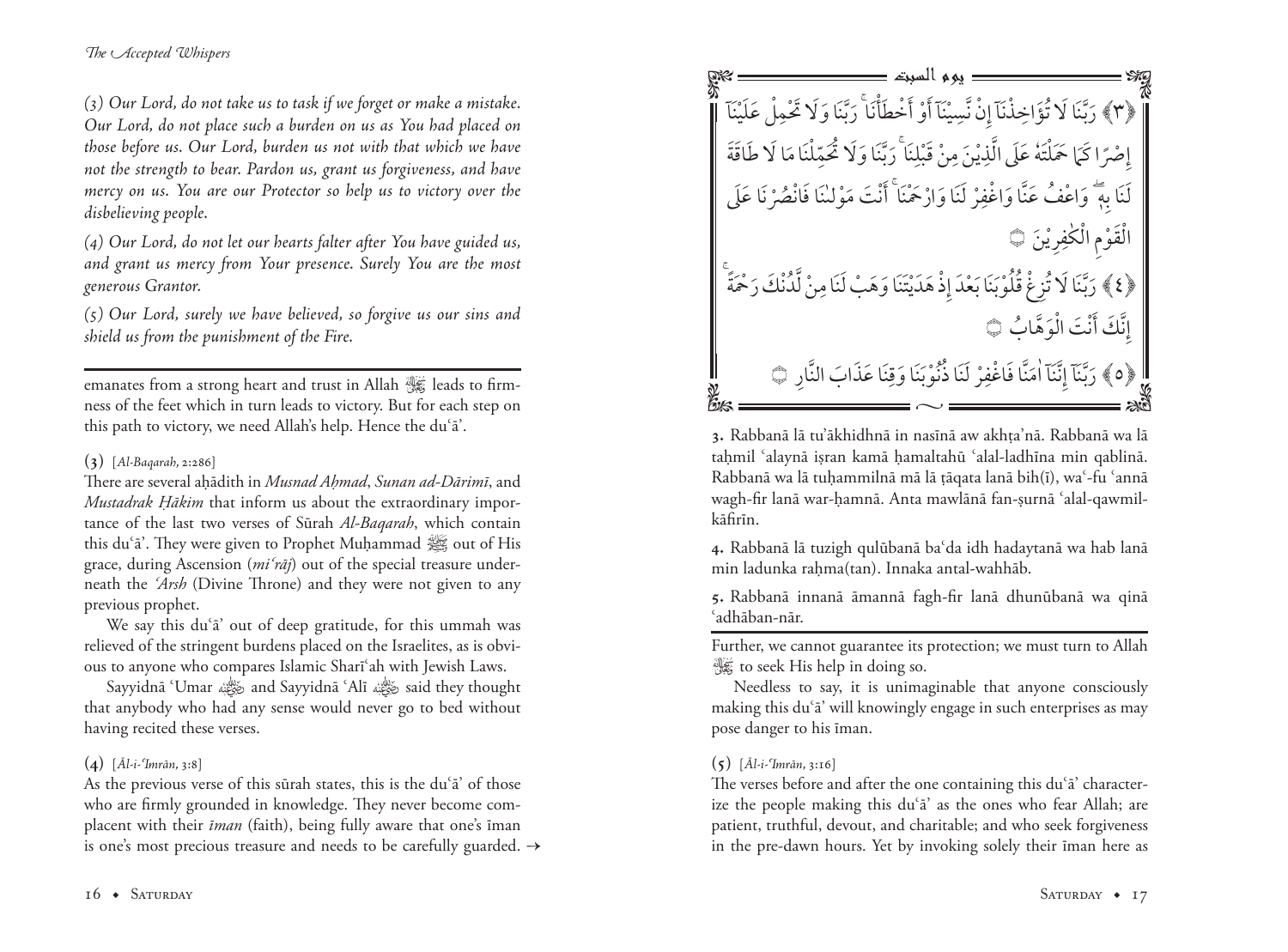*() Our Lord, You have not created all this in vain! Glory be to You; shield us then from the punishment of the Fire.*

*() Our Lord, surely whomsoever You sentence to the Fire, You have disgraced him indeed. And for wrongdoers there will be no supporters.*

*() Our Lord, surely we heard a caller calling to the faith, saying: believe in your Lord. And we believed. Our Lord, forgive us therefore our sins, and blot out from us our evil deeds, and in death join us with the righteous.*

*() Our Lord, grant us what You have promised to us through Your messengers, and do not disgrace us on the Day of Judgment; surely You never break Your promise.*

*() Our Lord, we have wronged our souls. And if You do not forgive us and grant us mercy, we shall certainly be among the losers.*

*() Our Lord, pour out patience over us and make us die as Muslims.*

the basis of forgiveness they affirm that this is the most valuable treasure of a believer.

 $(6-9)$  [*Āl-i-'Imrān*, 3:191-94]

These beautiful du'a's are of the really wise persons, as described by the Qur'ān. They are the ones who reflect on the creation of the heavens and the earth and in the alternation of the day and night, and this reflection leads them to the belief in the Creator and a deep concern for their accountability before Him. The Prophet صلى الله عليه وسلم said: "Ruined is the person who recited these verses but failed to reflect therein."

The reference to Allah وسلم never breaking His promise is not meant to reassure themselves of this fact. Rather it implies the plea that Allah وسلم enable them to become deserving of that promise.

#### $(Io)$  [*Al-A'rāf*, 7:23]

This du'a' was taught by Allah (Kayyidnā Ādam (Adam) ...

| أَ ﴿ ٦﴾ رَبَّنَا مَا خَلَقْتَ هٰذَا بٰطِلًا سُبْحٰنَكَ فَقِنَا عَذَابَ النَّارِ ۞                           |
|-------------------------------------------------------------------------------------------------------------|
| ﴿٧﴾ رَبَّنَآ إِنَّكَ مَنْ تُدْخِلِ النَّارَ فَقَدْ أَخْزَيْتَهُ ۖ وَمَا لِلظُّلِمِيْنَ مِنْ                 |
| أَنْصَارِ ١                                                                                                 |
| ﴿٨﴾ رَبَّنَاۤ إِنَّنَا سَمِعْنَا مُنَادِيًا يُّنَادِيْ لِلْإِيْمَانِ أَنْ اٰمِنُواْ بِرَبِّكُمْ فَاٰمَنَّاۤ |
| رَبَّنَا فَاغْفِرْ لَنَا ذُّنُوْبَنَا وَكَفِّرْ عَنَّا سَيِّئَاتِنَا وَتَوَفَّنَا مَعَ الْأَبْرَارِ ۞       |
| ﴿٩﴾ رَبَّنَا وَاٰتِنَا مَا وَعَدْتَّنَا عَلىٰ رُسُلِكَ وَلَا ثُخْزِنَا يَوْمَ الْقِيْمَةِ ۖ                 |
| إِنَّكَ لَا تُّخْلِفُ الْمِيْعَادَ ١                                                                        |
| ﴿١٠﴾ رَبَّنَا ظَلَمْنَآ أَنْفُسَنَا وَإِنْ لَّمْ تَغْفِرْ لَنَا وَتَرْحَمْنَا لَنَكُوْنَنَّ مِنَ            |
| الخْسِرِيْنَ ۞                                                                                              |
| ﴿١١﴾ رَبَّنَآ أَفْرِغْ عَلَيْنَا صَبْرًا وَّتَوَفَّنَا مُسْلِمِيْنَ ۞                                       |
|                                                                                                             |

6. Rabbanā mā khalaqta hādhā bāțilan subḥānaka fa qinā 'adhāban-nār.

**.** Rabbanā innaka man tudkhilin-nāra fa qad akhzaytah(ū), wa mā liz-zālimīna min ansār.

8. Rabbanā innanā sami<sup>c</sup>nā munādiyan yunādī lil-īmāni an āminū biRabbikum fa āmannā. Rabbanā fagh-fir lanā dhunūbanā wa kaffir 'annā sayyi'ātinā wa tawaffanā ma'al-'abrār.

9. Rabbanā wa ātinā mā wa<sup>s</sup>adttanā salā rusulika wa lā tukhzinā yawmal-qiyāma(ti). Innaka lā tukhliful-mī<ād.

10. Rabbanā zalamnā anfusanā wa in lam taghfir lanā wa tarhamnā lanakūnanna minal-khāsirīn.

II. Rabbanā afrigh 'alaynā şabran wa tawaffanā muslimīn.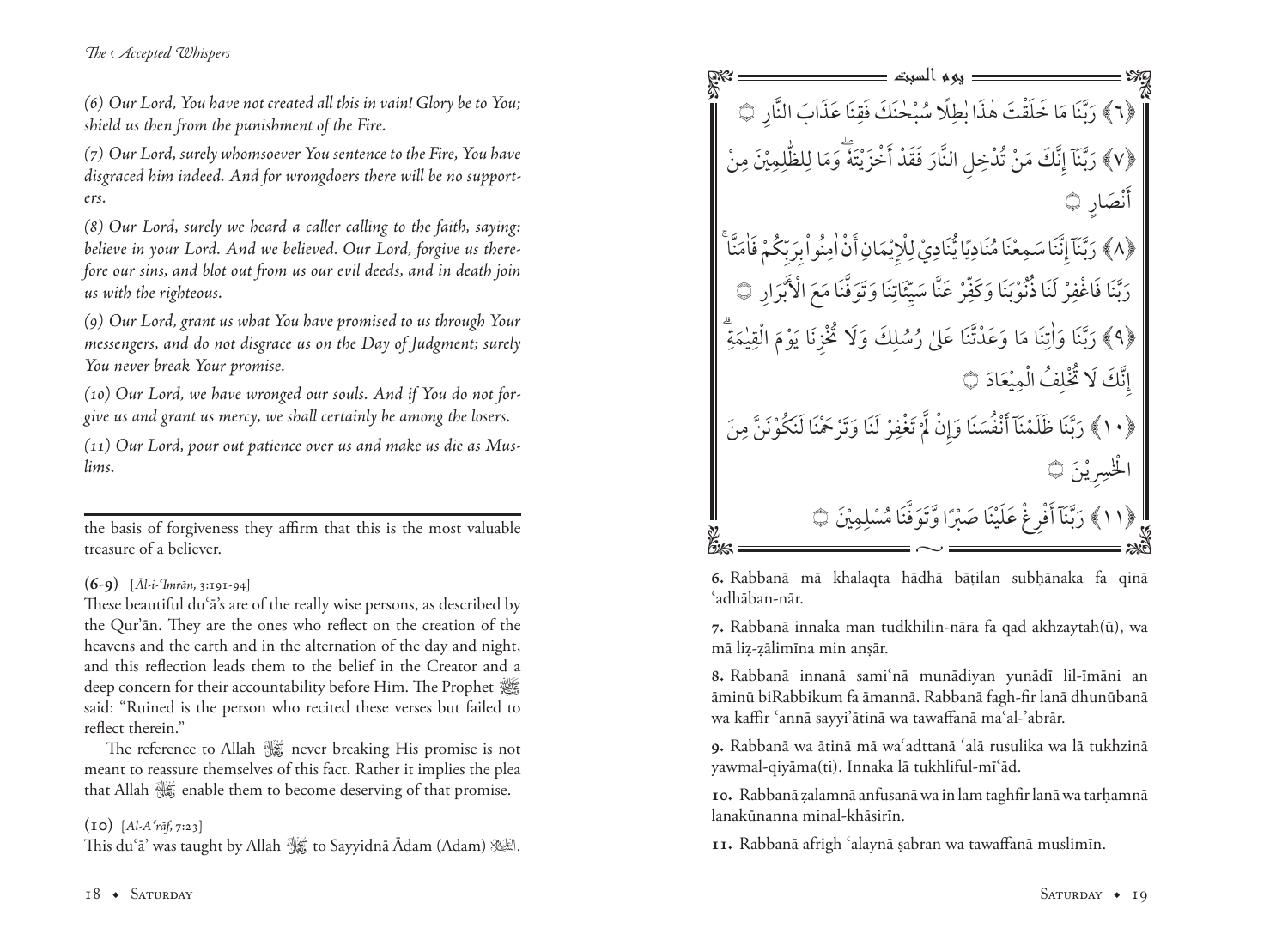*every piety, for attainment of Paradise, and for freedom from Hell.*

*() O Allah, I beg You for beneficial knowledge.*

*() O Allah, forgive my sins, both unintentional and intentional.*

*() O Allah, forgive my errors, my ignorance, my excesses in my affairs, and those of my wrongs that you know better than I.*

*() O Allah, forgive my sins that I committed earnestly and those that I committed in jest.*

*() O Allah, the Turner of hearts, keep our hearts turned to your obedience.*

*() O Allah, give me guidance and keep me firm (on the path of guidance).*

(44) ['Abdullāh ibn Mas'ūd. *Mustadrak Ḥākim* #157/1957]

**()** [ Jābir ibn Abdillāh. *Kanz alUmmāl* ]

Obviously not all knowledge turns out to be beneficial, either because its contents lack usefulness or because we fail to derive benefit from it. This du'a' is for protection against both of these possibilities. This point is further emphasized in another hadīth that includes the du<ā': "O Allah I seek Your protection against knowledge that does not benefit." See also du'a' 21.

**()** [ Uthmān ibn Abil-Āṣ. *Musnad Aḥmad* ]

While intentional sins are certainly more serious, those committed unintentionally and carelessly are also nothing to be relaxed about. When on one occasion an exchange between the Companions resulted in the raising of their voices in the presence of the Prophet صلى الله عليه وسلم, Allah وسلم warned them that such acts could destroy their good deeds, without their even realizing it (Al-Hujurāt, 49:1). Similarly a hadīth points out that sometimes a person utters a word carelessly and does not think much about it but it earns for him the wrath of Allah until the Day of Judgment. According to the reports, Prophet Mu4ammad صلى الله عليه وسلم was heard making this du<ā' for himself.

**()** [Abū Mūsā al-Ash arī. *Ṣaḥīḥ al-Bukhārī* ]

| يوم السبت                                                                          |
|------------------------------------------------------------------------------------|
| ً وَالنَّجَاةَ مِنَ النَّارِ ـ                                                     |
| ﴿٥٤﴾ اَللَّهُمَّ إِنِّيٰٓ أَسْأَلُكَ عِلْيًا نَّافِعًا۔                            |
| ﴿٤٦﴾ اَللَّهُمَّ اغْفِرْ لِيْ ذَنْبِيْ خَطَئِيْ وَعَمَدِيْ۔                        |
| ﴿٤٧﴾ اَللَّهُمَّ اغْفِرْ لِيْ خَطِيْتَتِيْ وَجَهْلِيْ، وَإِسْرَافِيْ فِي أَمْرِيْ، |
| وَمَا أَنْتَ أَعْلَمُ بِهِ مِنِّيْ ـ                                               |
| ﴿٤٨﴾ اَللَّهُمَّ اغْفِرْ لِيْ جِدِّيْ وَهَزْلِيْ۔                                  |
| ﴿٤٩﴾) اَللَّهُمَّ مُصَرِّفَ الْقُلُوْبِ صَرِّفْ قُلُوْبَنَا عَلىٰ طَاعَتِكَ۔       |
| ﴿٥٠﴾ اَللَّهُمَّ اهْدِنِيْ وَسَدِّدْنِيْ۔                                          |
|                                                                                    |

kulli birr(in), wal-fawza bil-Janna(ti), wan-najāta minan-Nār.

45. Allāhumma innī as'aluka 'ilman nāfi'a.

46. Allāhummagh-fir lī dhambī khata'ī wa 'amadī.

47. Allāhummagh-fir lī khaṭī'atī wa jahlī, wa isrāfī fī amrī, wa mā anta a<lamu bihī minnī.

**.** Allāhummagh-fir lī jiddī wa hazlī.

49. Allāhumma Musarrifal-qulūbi sarrif qulūbanā 'alā tā atik.

**.** Allāhummah-dinī wa saddidnī.

**()** [Abū Mūsā al-Ash arī. *Ṣaḥīḥ Muslim* ]

**<sup>()</sup>** [ Abdullāh ibn Amr ibn al-Āṣ. *Ṣaḥīḥ Muslim* ]

A person sincerely seeking Allah's help in His obedience will, Inshā Allah, find his heart in it.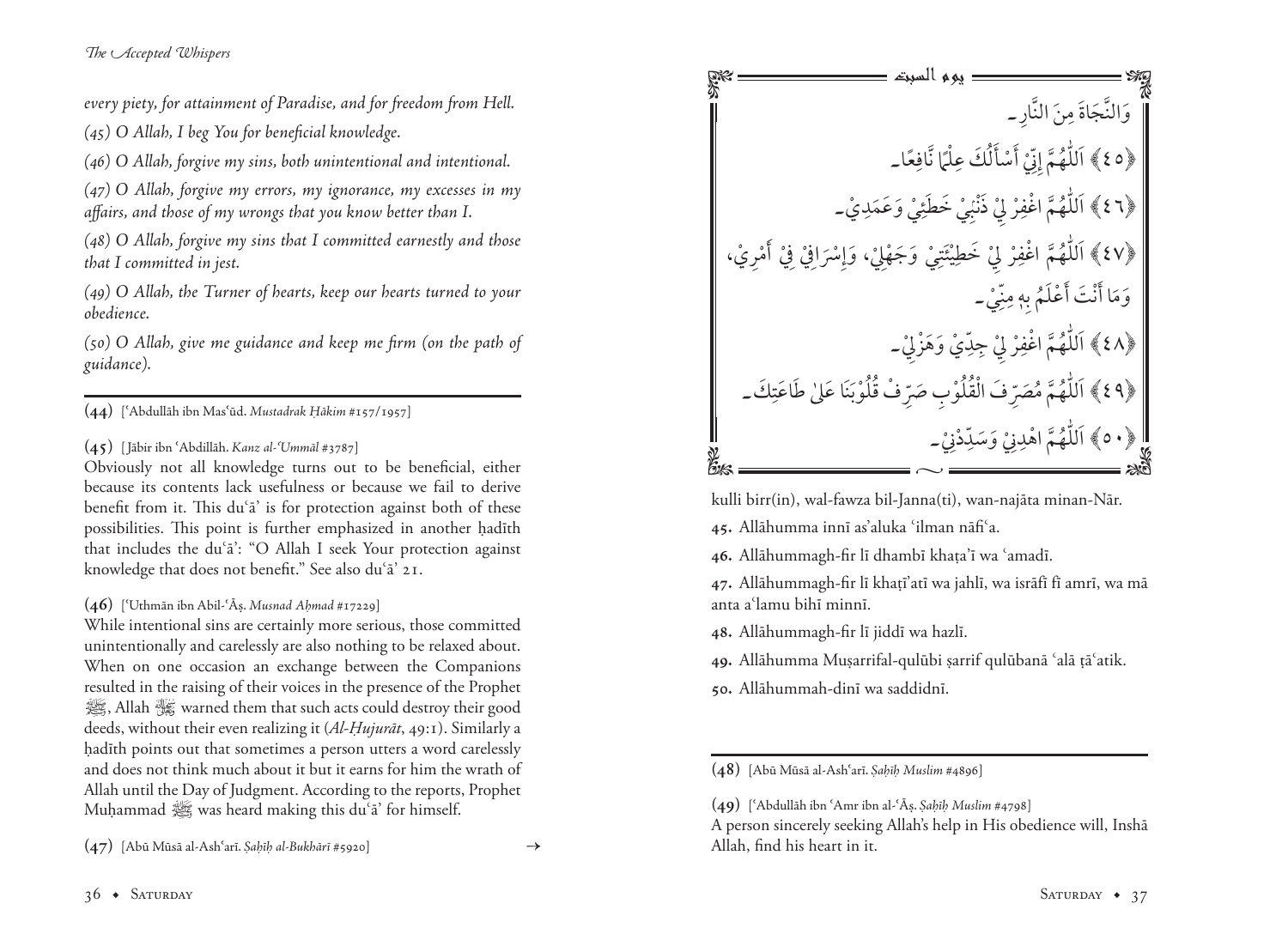*() O Allah, I beg You for guidance, piety, chastity, and contentment.*

*() O Allah, put in order for me my religion, which is my protection. Put in order for me my material world in which lies my livelihood. Put in order for me my life to come to which is my return. Make life a means of increase for me in all that is good, and death a respite for me from every evil.*

*() O Allah, forgive my sins, have mercy on me, give me health and safety, and provide me with sustenance.*

*() O Allah, I seek Your protection from helplessness, lethargy, cowardice, senility, debt, and sinfulness; from the punishment of Fire, the ordeal of Fire, the tribulation of the grave, the punishment in the grave, and the evil tribulations of affluence and of poverty; from the evil tribulation of the Anti-Christ; from the tests of life and death;* 

This duʿā', with the addition of "وَقِنِيْ شَرَّ نَفْسِيْ" is also the short duʿā' İ  $\overline{a}$  $\overline{\phantom{a}}$ of *istikhārah* that one should make when faced with quick decision-making and there is no time for *Istikhārah* 5alāt.

**()** [ Abdullāh ibn Mas ūd. *Ṣaḥīḥ Muslim* ]

Making this du'a' often, with full understanding, may also be a strong antidote to the hedonistic pop culture, which promotes the exactly opposite values.

This du'a' implies that piety and chastity are linked with contentment and that all three require Divine guidance.

**()** [Abū Hurayrah. *Ṣaḥīḥ Muslim* ]

Without the *dīn* (religion) we are totally lost here and in the Hereafter.

**()** [Ṭāriq al-Ashja ī. *Ṣaḥīḥ Muslim* ]

This du'a<sup>2</sup> teaches us that seeking forgiveness for our sins invites Allah's mercy, which in turn assures both protection and provisions. As other ahadith remind us, anyone looking for a way out of

V يو لسبت Z ن&ىÆ لت &ق ى 4لعف ا 4لغ ُّ " &د ل" ك 4 4 - 4سأ {/ م َّ لل"ه ¡٥١£ 4ح 4 ، - 4صل 4ر 4صم"ة -م 4 " هو ع لذ S َّ 4 ي 4 4ح م - 4صل َّ لل"ه ¡٥٢£ 4ها ي 4¹ ف ل َّ Ë ر 4 & خ 4ح <sup>4</sup> ، - 4صل ع ا¿ 4ها م ي 4¹ ف ل َّ ا 4ني " 4 ، 4 جعل 4 لم 4و َّ 4 " ك/ل خ4 n 4 ا / ي & و ي 4 ، 4 جعل 4 لح عا م Æ / 4ن " ك/ل 4 م حة / Æ 4S S4 4"4ق S4 عاف W4 4 4 4 ر م 4 غف َّ لل"ه ¡٥٣£ 4 ن "ب ، 4ل كس ل ، 4 لج ن 4 لع 4جز ك م 4 - "ع 4و" ب {/ م َّ لل"ه ¡٥٤£ ا لنَّ 4تنة ، ف ا 4ن عذ لنَّ ث م ، م 4 ، 4لمأ ، 4لم 4غر ر 4 ، 4 لف4قر 4تنة ف / ن& ى، 4 لغ 4تنة ف / ، ، عذ 4 لق4 4 لق4 4تنة ف ، x ا 4لم 4 لم 4حي 4تنة 4ن ف ، م جا َّ لد َّ 4 ح ي 4 لمس 4تنة ف / 4ن º -<sup>÷</sup> م

**.** Allāhumma innī as'alukal-hudā wat-tuqā wal-<afāfa walghinā.

52. Allāhumma aslih lī dīniyal-ladhī huwa 'ismatu amrī, wa așlih lī dunyāyal-latī fīhā ma'āshī, wa așlih lī ākhiratiyal-latī fīhā ma'ādī, waj-'alil-hayāta ziyādatan lī fī kulli khayr(in), waj-'alilmawta rāḥatan lī min kulli sharr.

**.** Allāhummagh-fir lī war-4amnī wa <āfinī war-zuqnī.

**.** Allāhumma innī a<ūdhu bika minal-<ajzi wal-kasali wal-jubni wal-harami wal-maghrami wal-ma'thami wa min 'adhābin-nāri wa fitnatin-nāri wa fitnatil-qabri wa 'adhābil-qabri wa sharri fitnatilghinā wa sharri fitnatil-faqri wa min sharri fitnatil-masīḥid-dajjāli wa min fitnatil-mahyā wal-mamāti wa minal-qaswati wal-ghaflati

**<sup>()</sup>** [ Alī ibn Abī Ṭālib. *Ṣaḥīḥ Muslim* ]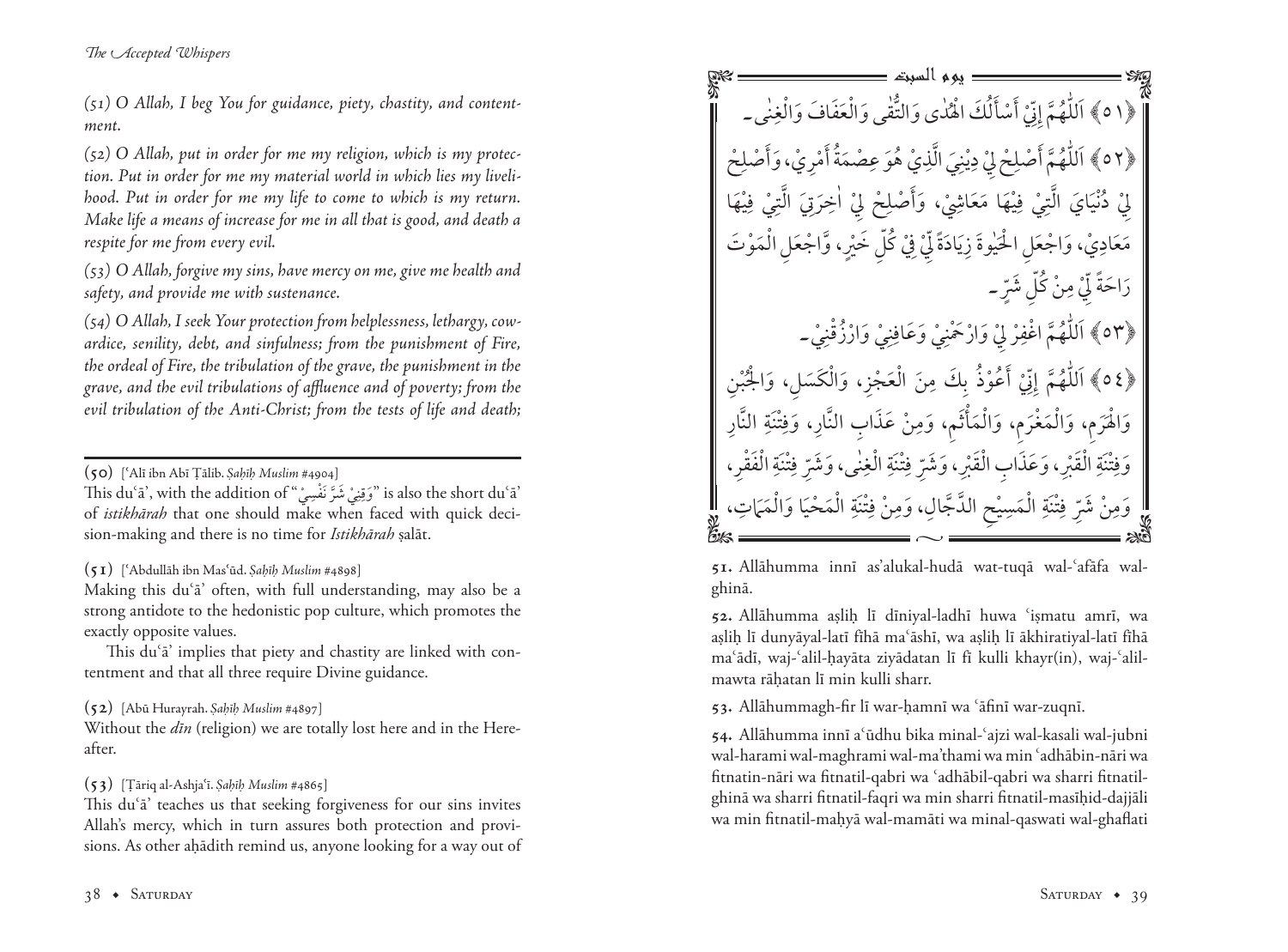*from the hardness of heart, heedlessness, economic dependence, humiliation, indigence, unbelief, transgression, dissension, and seeking fame and showing off; from deafness, dumbness, lunacy, leprosy, and all painful diseases; from the burden of debt, worries, grief, stinginess, and coercion of the people; from reaching debilitating old age; and from the tribulations of this world, the knowledge that does not benefit, the heart that does not submit to Allah, the soul that is never satiated, and the du
ā' that is not accepted.*

his or her difficulties should engage in *istighfār* (seeking forgiveness from Allah) profusely.

**()** [Composite: Anas ibn Mālik. *Mustadrak Ḥākim* /; Ā'ishah. *Ṣaḥīḥ al-Bukhārī* ; Ibid. *Ṣaḥīḥ al-Bukhārī* ; Anas ibn Mālik. *Ṣaḥīḥ al-Bukhārī* ; Sa d ibn Abī Waqqāṣ. *Ṣaḥīḥ al-Bukhārī* ; Zayd ibn Arqam. *Ṣaḥīḥ Mus-* $\lim_{4899}$ 

One day Prophet Mu4ammad صلى الله عليه وسلم saw Abū Umāmah sitting in the masjid when it was not time for 5alāt. Upon inquiry he said, "Worries and debt have afflicted me." Prophet Mu4ammad صلى الله عليه وسلم replied, "Shall I not teach you words that when you say them Allah will drive away your worries and discharge your debt?" Then he taught him to say the following du'a' every morning and evening: اللَّهُمَّ إِنِّي أَعُوذُ بِكَ مِنْ اهْمَّ وَالْحَزَنِ وَأَعُوذُ بِكَ مِنْ الْعَجْزِ وَالْكَسَلِ وَأَعُوذُ بِكَ مِنْ  $\overline{a}$  $\overline{a}$ الْجُبْنِ وَالْبُخْلِ وَأَعُوذُ بِكَ مِنْ غَلَبَةِ الدَّيْنِ وَقَهْرِ الرِّجَالِ. 1 /  $\overline{\phantom{a}}$  $\overline{a}$ "ب

Abū Umāmah وَسَلَّى reports that he did as told and Allah removed his worries and his debt was paid.

V يو لسبت Z ، 4ل "ك 4فر ، 4لم 4س كنة لة َّ ، / لذ 4لة ، 4لعي ، 4لغ4فلة ن 4 لق 4سو م َّ لصم م ن ا، م ي / لر ُّ لس 4معة ، قا ، / لش 4ل"ف"س4و 4 ن، َّ لدي 4سق ا ، ضل ع ئ 4 لأ / "ذ ، سي 4 لج "ن" 4و ك م ، 4 لج 4لب ~& َّ 4ن - 4 -" ، م جا / لر ة " 4خ ل غلب 4لب ز /م 4 لح ن 4 م لا َّ 4ن ق4ل ب ن4ف"ع ، م لا ي َّ 4ل م 4ن ع ا، م ُّ لد4ني 4تنة ، ف 4 ل"ع"مر 4 -اÆ ت ج " ا " 4س لا ي َّ 4عو 4ن "ع ، م لا ت 4شب َّ ن 4ف س َّ 4ن 4ش"ع ، م ÷ -º

wal-'aylati wadh-dhillati wal-maskanati wal-kufri wal-fusūqi wash-shiqāqi was-sum'ati war-riyā'i wa minaș-șamami walbakami wal-junūni wal-judhāmi wa sayyi-'il-'asqāmi wa dala'iddayni wa minal-hammi wal-4azani wal-bukhli wa ghalabatir-rijāli wa min an uradda ilā ardhalil-<umuri wa fitnatid-dunyā wa min 'ilmin lā yanfa'u wa min qalbin lā yakhsha'u wa min nafsin lā tashba'u wa min da'watin lā yustajābu lahā.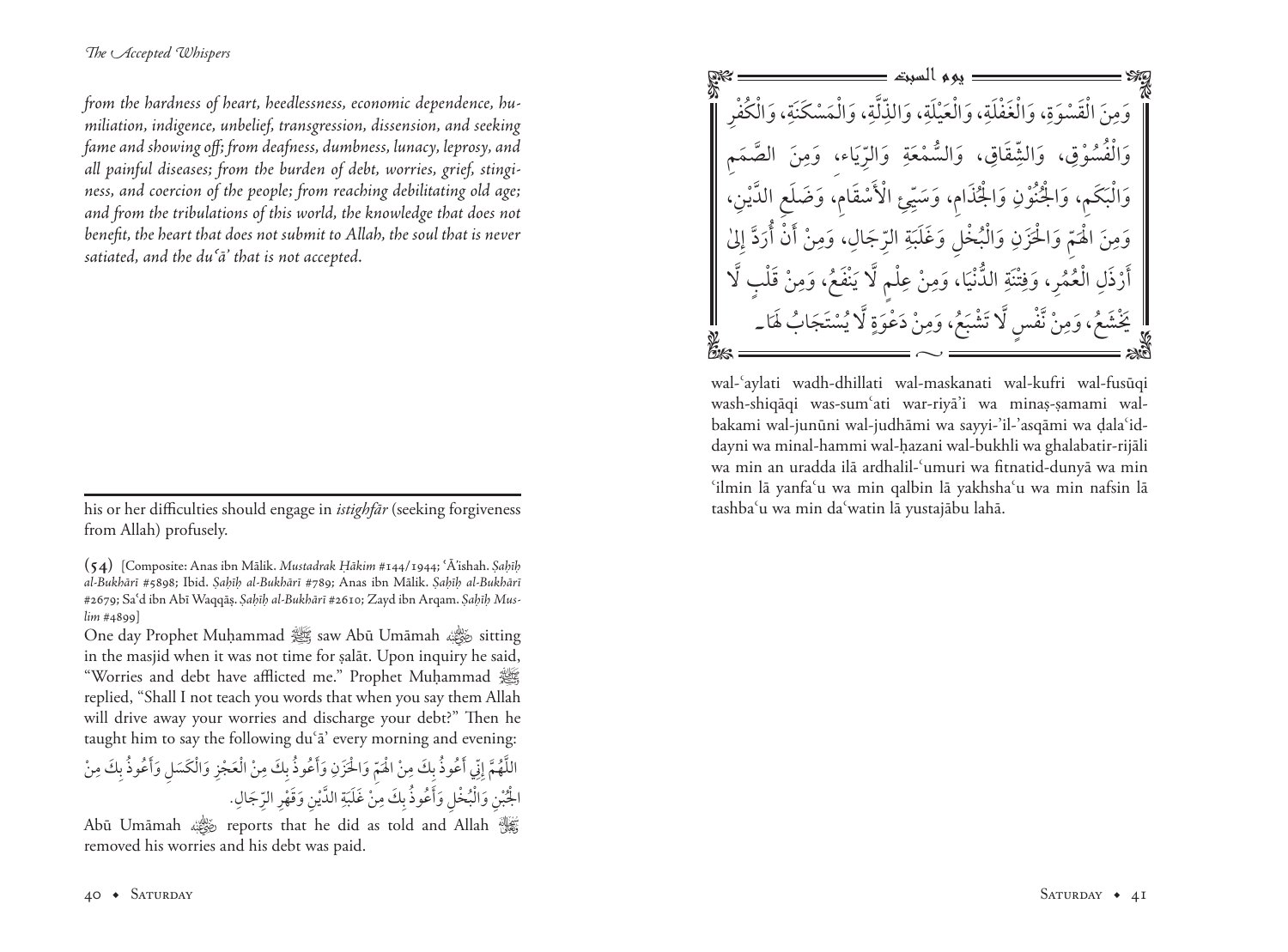#### CONCLUDING  $D\tilde{u}^{\tilde{A}}$ *-*للَّهُمَّ اغْفِرْ ذُنْوْبَنَا، وَاسْتُرْ عُيُوْبَنَا، وَاشْرَحْ صُدُوْرَنَا، وَاحْفَظْ ֖֚֝֝֝֝֝**֝** ;<br>; Í ĺ قُلُوْبَنَا، وَنَوِّرْ قُلُوْبَنَا، وَيَسِّرْ أُمُوْرَنَا، وَحَصِّلْ مُرَادَنَا، وَقَـِّمْ j /  $\overline{\phantom{a}}$ ֘֒ تَقْصِيْرَنَا، اَللَّهُمَّ نَجِّنَا مِمَّا نَخَافُ، يَا حَفِيَّ الْأَلْطَافِ ـ ل َّ  $\overline{a}$ ֦֧ ֺ<u>֓</u>

Allāhummagh-fir dhunūbanā, was-tur 'uyūbanā, wash-raḥ şudūranā, wah-faz qulūbanā, wa nawwir qulūbanā, wa yassir umūranā, wa hassil murādanā, wa tammim taqsīranā. Allāhumma najjinā mimmā nakhāf(u), yā Hafiyyal-'altāf.

*O Allah, forgive our sins, cover our faults, put our minds at rest, protect and enlighten our hearts, facilitate our tasks, let us achieve our goals, make up for our shortcomings, and protect us from whatever we are afraid of. O the One Who is always on the lookout to extend His Kindness!*

[This concluding du'a' was added by Maulwī Muhammad Shafī Bijnaurī, a disciple of Mawlānā Ashraf 'Alī Thānawī and an original publisher of the *Munājāt*. Its source is unknown; it has been retained for its obvious beauty and comprehensiveness.]

 $\implies$ 

## appendix **REFERENCES** *-*

Brief references to du'a' sources have been provided in the commentary sections. *This appendix provides detailed references for each du
ā' in Arabic. The first*  forty du <sup>*a's are from the Qur'an. The great majority of the remaining du <sup><i>a's are*</sup></sup> *from Ḥadīth books, as referenced here. For a few du
ā's the reference provided is for al-Ḥizb al-A
ẓam, the collection of du
ā's by Mullā 
Alī al-Qārī that was the main source for Munājāt. They could not be traced to original Ḥadīth books.*

| (۲۹) النمل: ۱۹    | (١٥) إبراهيم: ٤٠     | (۱) البقرة: ۲۰۱                       |
|-------------------|----------------------|---------------------------------------|
| (۳۰) القصص: ۲٤    | (١٦) إبراهيم: ٤١     | (۲) البقرة: ۲۵۰                       |
| (۳۱) العنكبوت: ۳۰ | (١٧) الإسراء: ٢٤     | (۳) البقرة: ۲۸٦                       |
| (۳۲) غافر : ۷     | (١٨) الإسراء: ٨٠     | $\wedge$ : آل عمر ان $(\mathfrak{t})$ |
| (۳۳) غافر : ۸–۹   | (١٩) الكهف: ١٠       | (0) آل عمر ان: ١٦                     |
| (٣٤) الأحقاف: ١٥  | (۲۰) طه: ۲۵–۲۸       | <b>(٦)</b> آل عمر ان: ۱۹۱             |
| (٣٥) القمر : ١٠   | (۲۱) طه: ۱۱٤         | (۷) آل عمر ان: ۱۹۲                    |
| (٣٦) الحشر : ١٠   | (٢٢) الأنباء: ٨٣     | (۸) آل عمر ان: ۱۹۳                    |
| (٣٧) المتحنة: ٤   | (٢٣) الأنباء: ٨٩     | (۹) آل عمر ان: ۱۹٤                    |
| (۳۸) المتحنة: ٥   | (٢٤) المؤمنون: ٢٩    | (١٠) الأعراف: ٢٣                      |
| (٣٩) التحريم: ٨   | (٢٥) المؤمنون: ٩٧-٩٨ | (١١) الأعراف: ١٢٦                     |
| (٤٠) نوح: ٢٨      | (٢٦) المؤمنون: ١٠٩   | (١٢) الأعراف: ١٥٥                     |
|                   | (٢٧) الفرقان: ٦٥     | (۱۳) يونس: ۸۵-۸۲                      |
|                   | (٢٨) الفرقان: ٧٤     | (١٤) يوسف: ١٠١                        |

(**٤١)** عائشة - صحيح البخاري: كتاب الدعوات (باب الاستعاذة من أرذل العمر ومن فتنة الدنيا وفتنة النار) رقم ٥٨٩٨

**(٤٢)** زيد بن أرقم – صحيح مسلم: كتاب الذكر والدعاء والتوبة والاستغفار (باب التعوذ من شر ما عمل ومن شر ما لم يعمل) رقم ٤٨٩٩ .

**(٤٣)** أَبو أمامة الباهلي – سنن الترمذي: أبواب الدعوات عن رسول الله ﷺ، رقم ٣٤٤٣

**(٤٤)** عبد الله بن مسعو - لمستد للحاكم: لمجلد لأ، كتا: لدعا، لتكب، لتهليل، لتسبيح، لذكر، قم ١٩٥٧/١٥٧

**(٤٥)** جابر بن عبد الله - كنز لعx: لمجلد لثا}، كتا لأكا من قسم لأقو (لإكx من الفصل السادس في جوامع الأدعية) رقم ٣٧٨٧

**(٤٦)** عثمان بن أبي العاص وامرأة من قريش – مسند الإمام أحمد: مسند الشاميين (حديث عثمان بن أبي العاص عن النبي صلى الله ١٧٢٢٩ (أَمْمُ) أبو موسى الأشعري - صحيح البخاري: كتاب الدعوات (باب قول النبي ﷺ «اللهم اغفر لى ما قدمت وما أخرت») رقم ٥٩٢٠